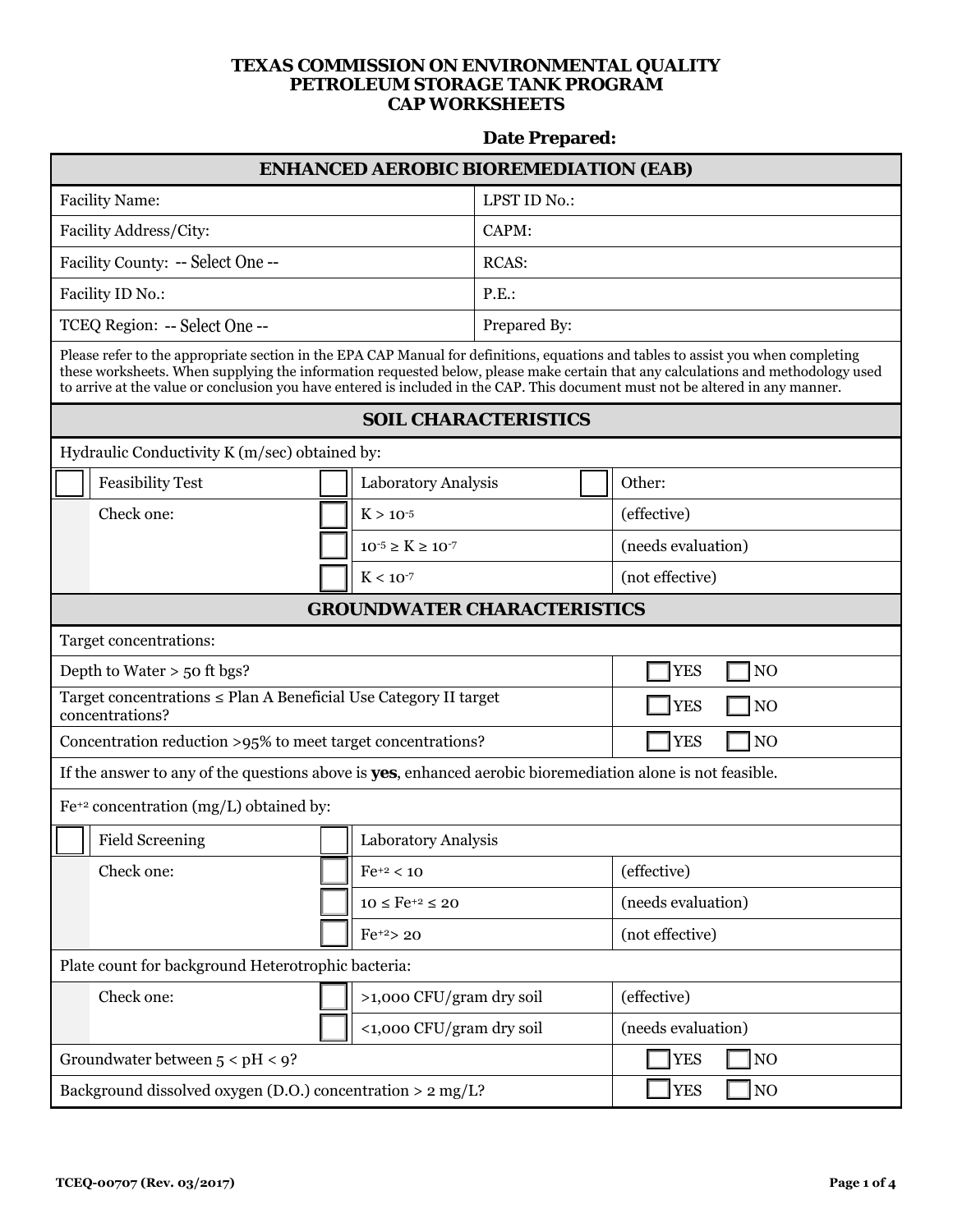| <b>GROUNDWATER CHARACTERISTICS (cont.)</b>                                                                                                 |                                                                                                                                 |                                    |                    |                              |            |                     |  |
|--------------------------------------------------------------------------------------------------------------------------------------------|---------------------------------------------------------------------------------------------------------------------------------|------------------------------------|--------------------|------------------------------|------------|---------------------|--|
| Is groundwater shallow enough to allow introduction of atmospheric oxygen<br>NO<br><b>YES</b><br>through infiltration of rain, snow, etc.? |                                                                                                                                 |                                    |                    |                              |            |                     |  |
|                                                                                                                                            | If the answer to any of the questions above is yes, enhanced aerobic bioremediation is effective.                               |                                    |                    |                              |            |                     |  |
|                                                                                                                                            |                                                                                                                                 | <b>CONSTITUENT CHARACTERISTICS</b> |                    |                              |            |                     |  |
| Non-aqueous phase liquid<br>Gasoline<br>Other:<br>Diesel<br>(NAPL) type released:                                                          |                                                                                                                                 |                                    |                    |                              |            |                     |  |
| Heavy metals > 2500 ppm?<br><b>YES</b><br>NO                                                                                               |                                                                                                                                 |                                    |                    |                              |            |                     |  |
| NO<br>Do any of the target COCs present have a $K_{oc}$ > 2500 cm <sup>3</sup> -water/g-carbon?<br><b>YES</b>                              |                                                                                                                                 |                                    |                    |                              |            |                     |  |
|                                                                                                                                            | NO<br>Is MTBE required to be biodegraded to an established target concentration?<br><b>YES</b>                                  |                                    |                    |                              |            |                     |  |
|                                                                                                                                            | If the answer to any of the questions above is <b>yes</b> , enhanced aerobic bioremediation is not likely to be effective.      |                                    |                    |                              |            |                     |  |
|                                                                                                                                            |                                                                                                                                 | <b>FEASIBILITY TEST</b>            |                    |                              |            |                     |  |
|                                                                                                                                            | Selected Technology (Injection or Extraction):                                                                                  |                                    |                    |                              |            |                     |  |
| Biosparging                                                                                                                                | Hydrogen Peroxide<br>Pure Oxygen<br>Bioventing<br>Ozone Injection<br>Injection<br>Injection                                     |                                    |                    |                              |            |                     |  |
| Other:                                                                                                                                     |                                                                                                                                 |                                    |                    |                              |            |                     |  |
| system?                                                                                                                                    | Is enhanced aerobic bioremediation an addition to the existing remediation                                                      |                                    |                    |                              | <b>YES</b> | ]NO                 |  |
| Feasibility test duration (hrs):                                                                                                           |                                                                                                                                 |                                    |                    |                              |            |                     |  |
| Test well construction                                                                                                                     |                                                                                                                                 |                                    |                    |                              |            |                     |  |
| Diameter:                                                                                                                                  | Total<br>Depth:                                                                                                                 | Screen<br>Interval:                |                    | Depth to<br>Water:           |            | Injection<br>Depth: |  |
| Observation well construction                                                                                                              |                                                                                                                                 |                                    |                    |                              |            |                     |  |
| Diameter:                                                                                                                                  | Total<br>Depth:                                                                                                                 | Screen<br>Interval:                |                    | Depth to<br>Water:           |            |                     |  |
|                                                                                                                                            | Soil gas monitoring point (if any):                                                                                             |                                    |                    | Number of monitoring points: |            |                     |  |
| Distance from Injection point (ft):                                                                                                        |                                                                                                                                 |                                    | Sampling interval: |                              |            |                     |  |
|                                                                                                                                            | Soil gas concentrations at SVE, DPE, or Vapor Probe* (mg/m <sup>3</sup> )                                                       |                                    |                    |                              |            |                     |  |
|                                                                                                                                            | *Use this format for data entry: XXX mg/m <sup>3</sup> (MW-1), XXX mg/m <sup>3</sup> (MW-2), XXX mg/m <sup>3</sup> (MW-3), etc. |                                    |                    |                              |            |                     |  |
| <b>Prior to test</b>                                                                                                                       |                                                                                                                                 |                                    | <b>After test</b>  |                              |            |                     |  |
| Benzene:                                                                                                                                   |                                                                                                                                 | Benzene:                           |                    |                              |            |                     |  |
| Ethylbenzene:                                                                                                                              |                                                                                                                                 | Ethylbenzene:                      |                    |                              |            |                     |  |
| Toluene:                                                                                                                                   |                                                                                                                                 | Toluene:                           |                    |                              |            |                     |  |
| Xylenes:                                                                                                                                   |                                                                                                                                 | Xylenes:                           |                    |                              |            |                     |  |
| TPH:                                                                                                                                       |                                                                                                                                 | TPH:                               |                    |                              |            |                     |  |
| MTBE:                                                                                                                                      |                                                                                                                                 |                                    | MTBE:              |                              |            |                     |  |
| $O2$ :                                                                                                                                     |                                                                                                                                 |                                    | $O2$ :             |                              |            |                     |  |
| $CO2$ :                                                                                                                                    |                                                                                                                                 |                                    | $CO2$ :            |                              |            |                     |  |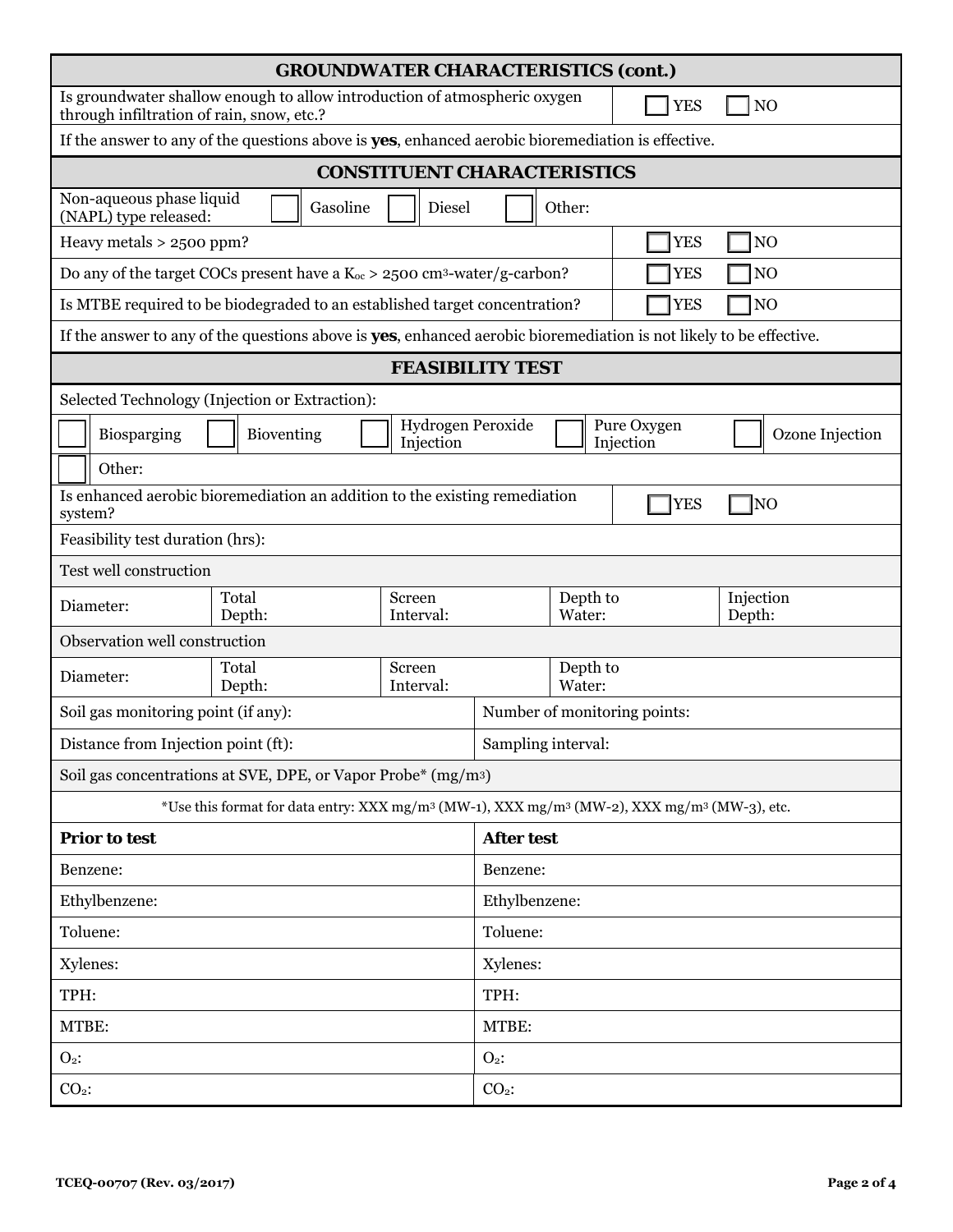| <b>FEASIBILITY TEST (cont.)</b>                                                          |                                                                                          |                                          |            |  |  |  |
|------------------------------------------------------------------------------------------|------------------------------------------------------------------------------------------|------------------------------------------|------------|--|--|--|
| Additional information:                                                                  |                                                                                          |                                          |            |  |  |  |
|                                                                                          |                                                                                          |                                          |            |  |  |  |
| Radius of influence (ft):                                                                |                                                                                          | Injection flow rate (scfm/lpm):          |            |  |  |  |
| Injection pressure (psig):                                                               |                                                                                          | Vacuum at well head (H <sub>2</sub> O"): |            |  |  |  |
| Air flow rate (scfm):                                                                    |                                                                                          |                                          |            |  |  |  |
| Groundwater concentrations* (mg/L)                                                       |                                                                                          |                                          |            |  |  |  |
|                                                                                          | *Use this format for data entry: XXX mg/L (MW-1), XXX mg/L (MW-2), XXX mg/L (MW-3), etc. |                                          |            |  |  |  |
| <b>Prior to test</b>                                                                     | Test Well:                                                                               | <b>After test</b>                        | Test Well: |  |  |  |
| Benzene:                                                                                 |                                                                                          | Benzene:                                 |            |  |  |  |
| Ethylbenzene:                                                                            |                                                                                          | Ethylbenzene:                            |            |  |  |  |
| Toluene:                                                                                 |                                                                                          | Toluene:                                 |            |  |  |  |
| Xylenes:                                                                                 |                                                                                          | Xylenes:                                 |            |  |  |  |
| TPH:                                                                                     |                                                                                          |                                          | TPH:       |  |  |  |
| MTBE:                                                                                    |                                                                                          | MTBE:                                    |            |  |  |  |
| D.O.                                                                                     |                                                                                          | D.O.                                     |            |  |  |  |
| $CO2$ :                                                                                  |                                                                                          | $CO2$ :                                  |            |  |  |  |
| Observation Well concentrations* (mg/L)                                                  |                                                                                          |                                          |            |  |  |  |
| *Use this format for data entry: XXX mg/L (OB-1), XXX mg/L (OB-2), XXX mg/L (OB-3), etc. |                                                                                          |                                          |            |  |  |  |
| <b>Prior to test</b>                                                                     |                                                                                          | <b>After test</b>                        |            |  |  |  |
| Benzene:                                                                                 |                                                                                          |                                          | Benzene:   |  |  |  |
| Ethylbenzene:                                                                            |                                                                                          | Ethylbenzene:                            |            |  |  |  |
| Toluene:                                                                                 |                                                                                          |                                          | Toluene:   |  |  |  |
| Xylenes:                                                                                 |                                                                                          | Xylenes:                                 |            |  |  |  |
| TPH:                                                                                     |                                                                                          | TPH:                                     |            |  |  |  |
| MTBE:                                                                                    |                                                                                          | MTBE:                                    |            |  |  |  |
| D.O.                                                                                     |                                                                                          | D.O.                                     |            |  |  |  |
| $CO2$ :                                                                                  |                                                                                          | $CO2$ :                                  |            |  |  |  |
| Groundwater Recovery Rate (lbs/hr):                                                      |                                                                                          |                                          |            |  |  |  |